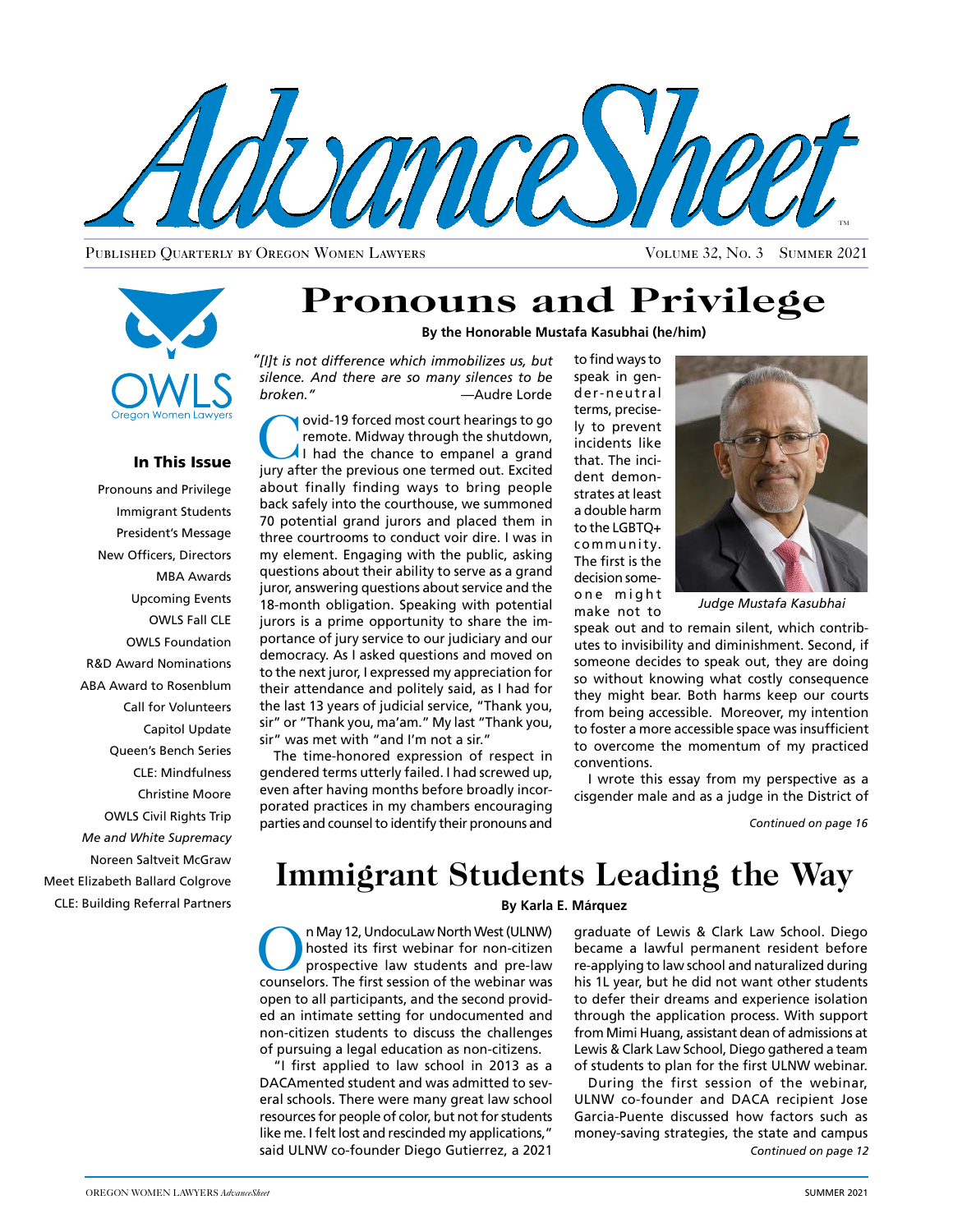## **Pronouns and Privilege** *Pronouns and Privilege*

Oregon. I am committed to finding ways to increase access to the courts. I offer this essay up as a description, not a prescription, of my own continuing journey, with all of its stumblings and fumblings, toward equity.

Several years ago, I first noticed faculty at the University of Oregon School of Law sending me emails with their pronouns in signature lines. At the time I thought I was tuned in to what was happening in diversity and inclusion, although I've come to appreciate that thinking I know what it's all about is the first sign that I don't know nearly enough. I was curious and skeptical. My immediate reaction those many years ago was that this practice seemed performative and unnecessary. After all, I'd known these faculty members for years, and I thought I had been aware of their gender identity and thus their pronouns, hadn't I?

Over time, my first reaction slowly transformed from a skepticism of pronoun identification to an appreciation of its importance, but it was still not something I saw myself doing. It was something the newer generation of lawyers and professionals employed. I, on the other hand, was already a judge, and my time for this kind of change was past. Also, employing my pronouns felt both inauthentic to me and simultaneously a bit too political for a judge. My excuses included that surely by now people knew my gender and pronoun usage, and I did not see any other judge using pronouns in this way, substantiating my conclusion that perhaps it was just too political. Let the next generation carry the water on this one. When I reflect on my thoughts about pronouns, the image of a wet, slippery fish writhing about and struggling for a way out comes to mind. I was that fish.

I have the luxury of a certain privilege as a judge and a cisgender man. While that privilege is tempered in some ways by my experiences as a person of color, the privilege is still quite real. My judicial position affords me the insulation from being confronted with my shortcomings quite so quickly, if at all. Very few people will tell me I'm wrong or demand I do something differently. There is little feedback. In the few times lawyers let down their guard and share thoughts or frustrations about the courts, I hear a resignation that judges will be judges, and the cost to a lawyer of disaffecting a judge is too great a risk. My privilege is compounded by the



The Honorable Mustafa Kasubhai U.S. District Court, District of Oregon

intersectional synergy of being a judge and a cisgender man. I am a beneficiary of a privilege that too often engenders the silence of others. Privilege is my walled garden that shuts out the sounds and sights from the rest of the world.

What else am I failing to see or hear? Until 18 months ago, I failed to more clearly see or hear the value, the weight, and the power of pronouns. I give credit to the many trailblazers—those faculty at the UO School of Law; the diversity, equity, and inclusion staff at the Oregon State Bar; and all the newer lawyers who provided their pronouns in their email signature lines. They realized something I had clearly missed. It is grammatically clear that conventional singular pronouns used to describe people are intrinsically gendered. The use of these gendered pronouns every day and all of the time required me to assume someone's gender and also exclude people who identify as non-binary. A truth and a comfortable benefit about privilege is that I get to be all too unaware of my unconscious biases. The harder truth is that while I might be oblivious to those biases, the objects of my biases are all too aware of the impacts.

The impact of this abstract understanding became more clear as I considered how many people over the last 14 years that I have been a judge must have appeared in front me anxious or fearful that their gender identity, if it didn't conform to that which they believed I expected, would be met with a severe consequence, such as a higher sentence or fine, a loss of custody, reduced parenting time, a snide remark, or at least a disapproving look. How many people were compelled to conceal their gender identity in court, and how many people agonized and stressed over these decisions, and how many people spent so much of their mental and emotional energy on passing, to avoid recrimination in court, that they were unable to spend time preparing for court?

How many attorneys have not been able to present their best cases for the same reasons? This landscape is despairing and exhausting. As long as this kind of exclusion persists, our courthouse doors are only slightly ajar.

I'm not sure how to get those doors all the way open. The judiciary is by nature conservative and it changes slowly. Convention is favored. And formality is, well, formalized. Gendered pronouns

> *As long as this kind of exclusion persists, our courthouse doors are only slightly ajar.*

are ubiquitous in everyday language, and formal gendered honorifics such as *Mr.*, *Mrs.*, or *Ms.* are expected in court. Court decorum requires attorneys to refer to witnesses, jurors, and opposing counsel by their last names. How do we do that without a gendered honorific? How do we do that without assuming what someone's gender identity is? We lack conventions for this kind of conversation in our courts. What if we judges asked others to state their pronouns or we created a space in which attorneys and litigants could volunteer their own? Judges can lead the way—we need not be bystanders.

As a judge I have a great deal of latitude in defining the experience in the courtroom. I started working from the idea that if people, and lawyers in particular, saw a judge identifying his pronouns in an email signature line, then people appearing in front of me might not experience fear or anxiety, at least on the basis of gender identity. I drew the comparison to the value of being a judge of color. It is axiomatic that representation on the bench makes a difference to the perception of fairness. I have had countless experiences wherein people have shared with me how empowering it is to see someone with brown skin on the bench. It has made people of color feel like there was a place for them in our courts. Even though I am a cisgender male judge, if people of diverse gender identities felt safe and welcomed, then perhaps they could allocate their attention and energy on presenting their best selves and their best cases in the courtroom.

*[Continued on page 17](#page-2-0)*